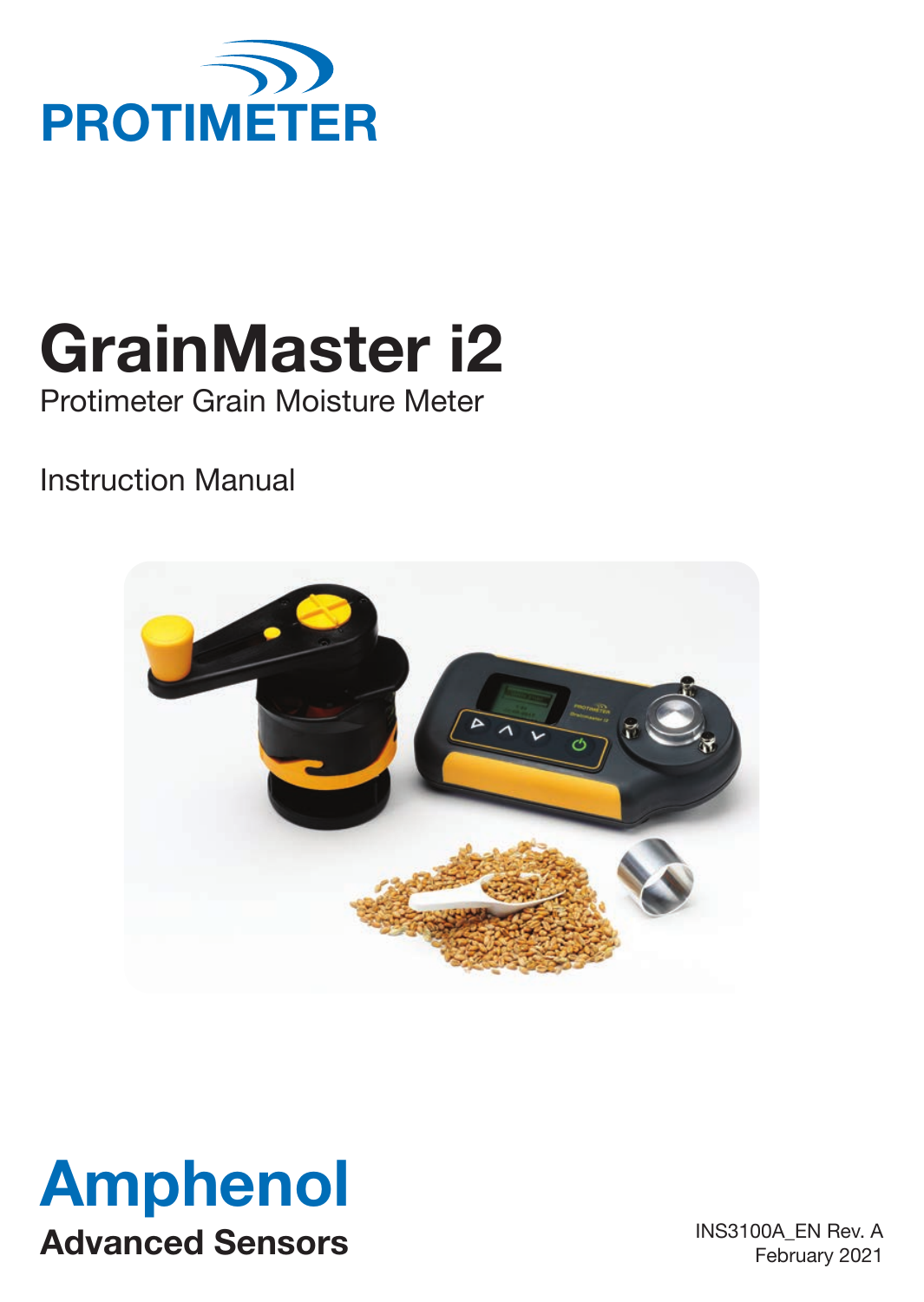# **Table of Contents**

| 2. Measuring Moisture & Temperature of Ground & Compressed Samples 4 |  |
|----------------------------------------------------------------------|--|
|                                                                      |  |
|                                                                      |  |
| 3.1 Using the Optional Moisture and Temperature Probe (GRN3005) 7    |  |
|                                                                      |  |
|                                                                      |  |
|                                                                      |  |
|                                                                      |  |
|                                                                      |  |
|                                                                      |  |
|                                                                      |  |
|                                                                      |  |
|                                                                      |  |
|                                                                      |  |
|                                                                      |  |
|                                                                      |  |
|                                                                      |  |
|                                                                      |  |
|                                                                      |  |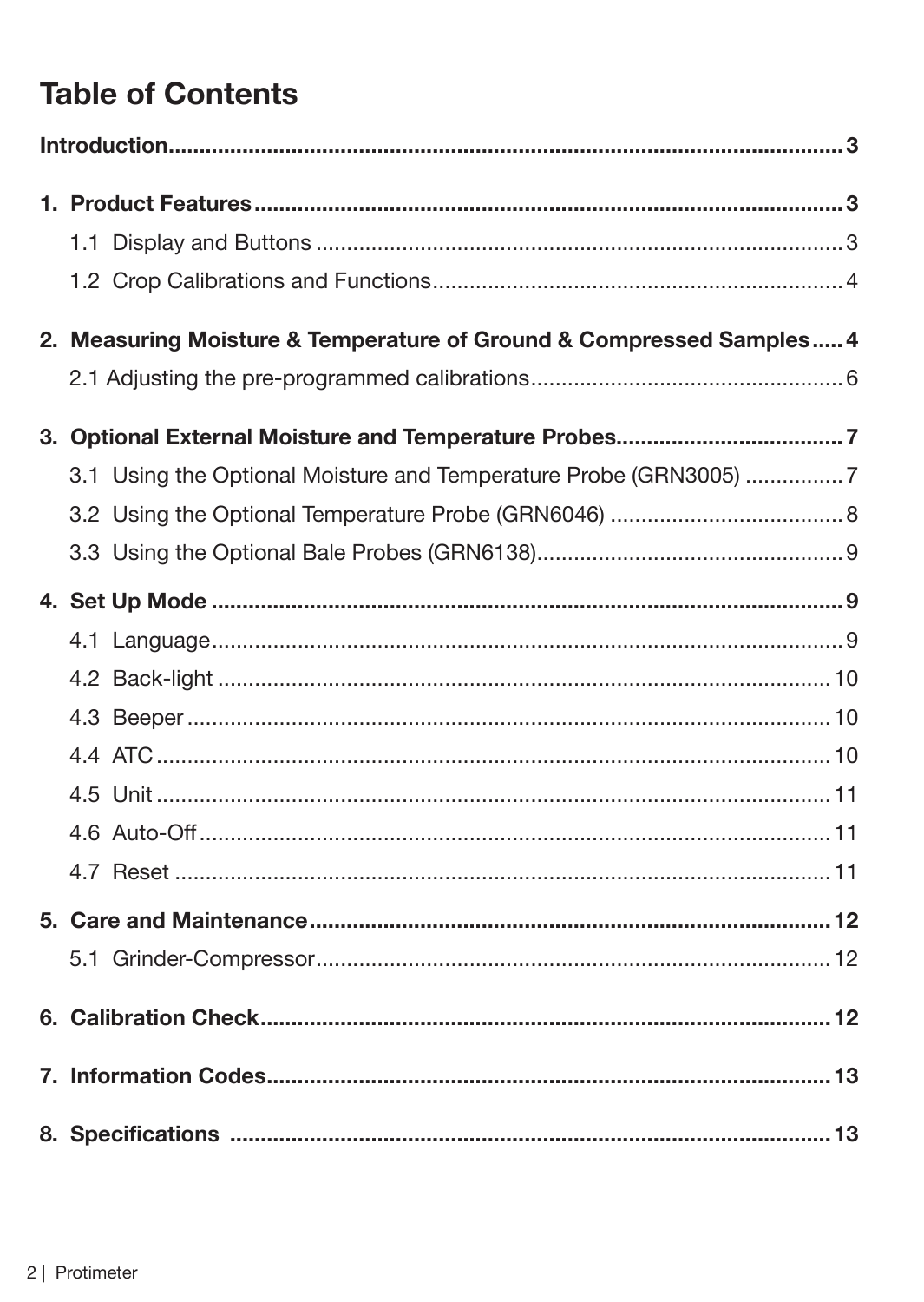# <span id="page-2-0"></span>**Introduction**

The Protimeter GrainMaster i2 is a versatile moisture meter for measuring moisture and temperature levels in crops. It is used with a grinder-compressor unit to measure small samples of grains during harvesting and drying. It can also be used with optional probes for monitoring the temperature and moisture levels of stored grain and the moisture levels of baled hay and straw.

# **1. Product Features**

The GrainMaster is a hand held instrument powered by one 9V battery located in a compartment on its underside. It incorporates a grain cell with retaining lugs for the grindercompressor unit, graphical LCD, and 4-button interface for selecting the operational modes and taking measurements. There are two sockets on the left hand side of the instrument. One of these sockets can be used to attach the optional probes, and the other socket is a USB device port through which the internal program can be updated with the provided software tool.

The instrument is supplied with the following auxiliary items:

- Grinder-Compressor Unit
- Grain Cup
- Sample Spoon (10ml)
- Cleaning Brush
- Quick Check
- Pouch
- Instructions



# **1.1 Display and Buttons**

The power button  $\mathbf \Theta$  is pressed to switch the instrument ON and to take the measurements. Only when the button is pressed will the measurement will be updated on the screen.

The instrument has two primary modes of operation, selected by ►, which are called internal and external modes.

In internal mode, the instrument is used in combination with the grinder-compressor unit to measure a small sample of grain in the grain cell.  $\blacktriangle$  and  $\nabla$  buttons are then used to select the required crop calibration and to switch from moisture to temperature displays. The instrument is used in external measurement mode when using optional moisture/temperature probes.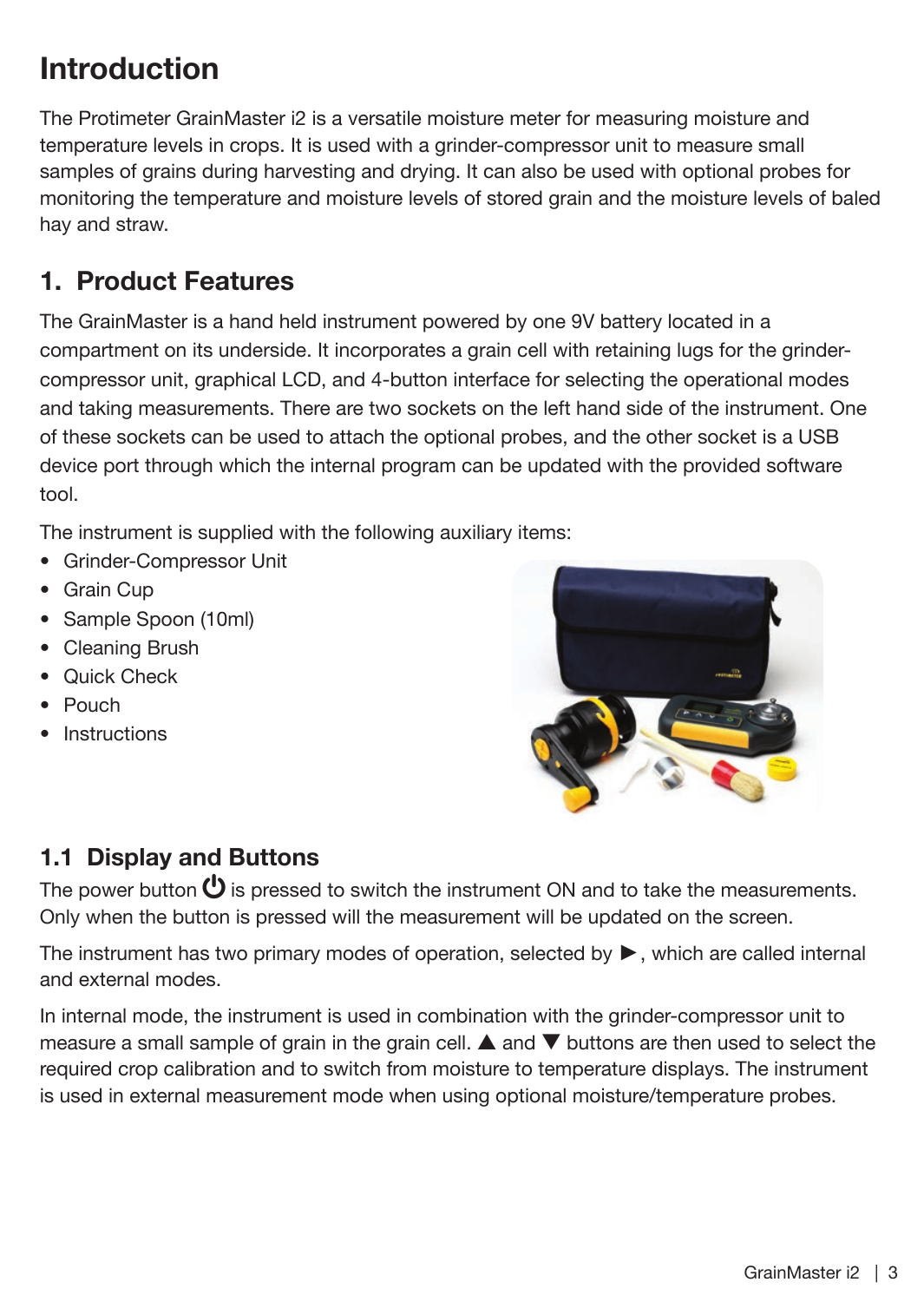## <span id="page-3-0"></span>**1.2 Crop Calibrations and Functions**

Sixteen calibrations (see Table 1) are pre-programmed into the GrainMaster i2.

*Table 1: Pre-Programmed Calibrations of Grains*

| Wheat                                     | Canola          | Coffee            | Rice           |
|-------------------------------------------|-----------------|-------------------|----------------|
| Oats                                      | Linsead         | Soya<br>(Soybean) | Sorghum        |
| <b>OSR</b><br>Sunflower<br>(Oilsead Rape) |                 | <b>Beans</b>      | Paddy          |
| <b>Barley</b>                             | Corn<br>(Maize) | Peas              | 0-100 Relative |

#### *Note: Not all calibrations are for ground samples. Also, some of the pre-programmed calibrations are not available with the optional external moisture and temperature probe.*

Before measuring moisture and temperature of ground and compressed samples, do the following:

- 1. Enter the setup mode from the switch off state. To enter in to setup, press and hold ►, and then turn on the unit by pressing  $\mathbf{\omega}$ .
- 2. Switch temperature display from  $\mathrm{C}$  to  $\mathrm{C}$ . since the default is  $\mathrm{C}$ .
- 3. Switch automatic temperature correction (ATC) ON or OFF. Please note: Protimeter recommends that ATC is always activated when measuring moisture levels in crops. When ATC is off, the displayed text "ATC" flashes on the display as a warning.

## **2. Measuring Moisture and Temperature of Ground and Compressed Samples**

To take moisture and temperature measurements of 10ml crop samples, complete the following steps:

1. Ensure that no external probe is connected to the unit. Switch ON in internal measurement mode by pressing and releasing ►. If it is in the correct mode, the display will appear as below:



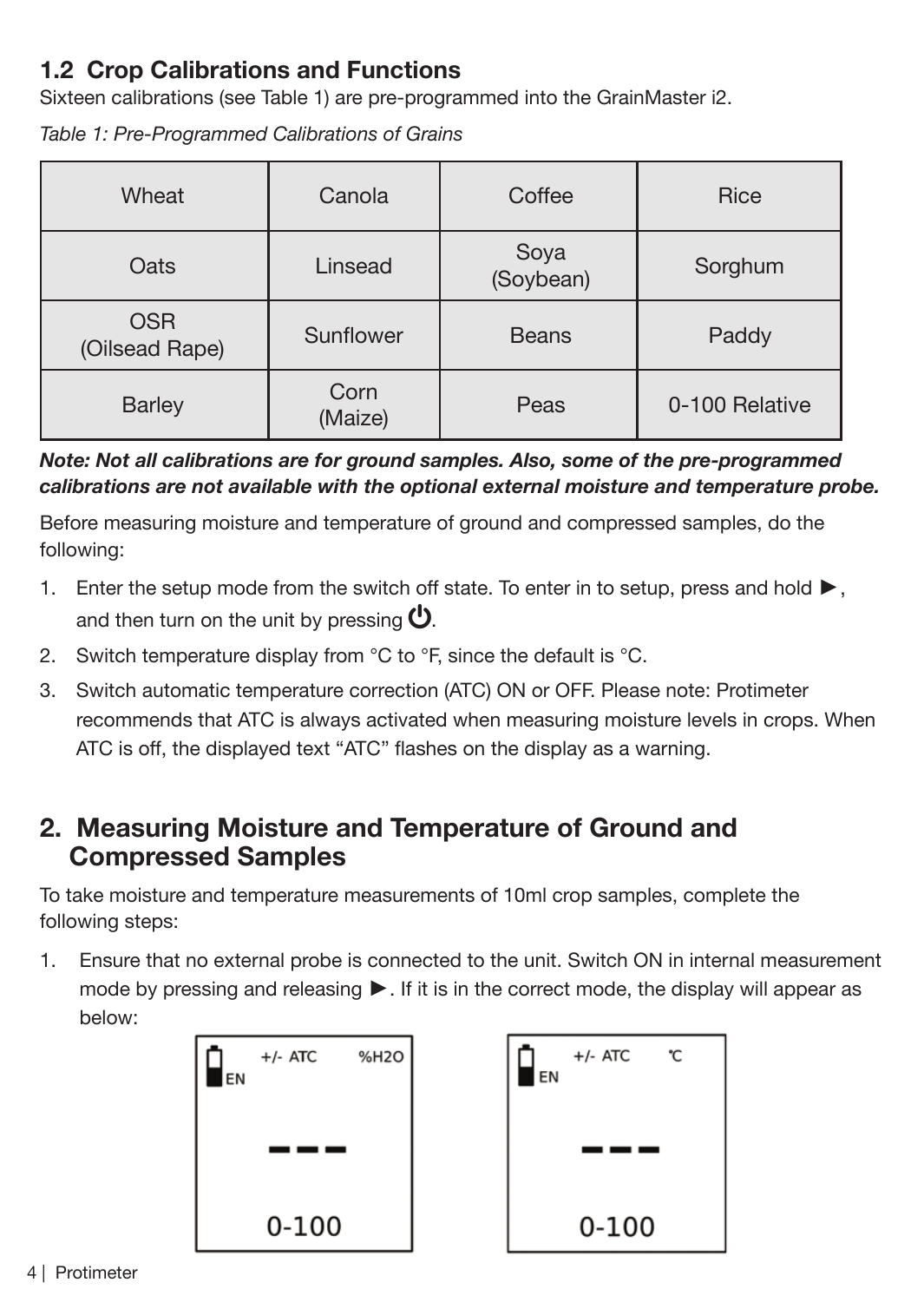If the display appears as below, it means the instrument is in external measurement mode. To revert back to the internal measurement mode, switch the unit off, and then remove the attached external probe.



- 2. Scroll to the required crop calibration or 0-100 relative scale by pressing  $\blacktriangle$  or  $\nabla$ .
- 3. Ensure that the grain cell of the instrument is clean. If it is dirty, clean it with the brush.
- 4. Place the grain cup (the matte aluminium ring) over the grain cell.
- 5. Ensure that the grinder-compressor unit is clean and operating smoothly. If not, disassemble and clean as detailed in Section 5.1.
- 6. Prior to placing the grinder-compressor unit on the instrument, ensure that the plunger is fully retracted within its housing. The plunger is retracted fully by sliding the switch on the underside of the rotating handle forward into the compress position (pictured) and rotating the handle anti-clockwise until the clutch clicks a few times. The sliding switch can only be pushed or pulled into position when the black pips on the top of the rotating handle are aligned with the yellow X.
- 7. Pull the switch on the underside of the rotating handle to the grind position, and place the grinder-compressor unit over the grain cup. Lock the unit in place by twisting it clockwise against the three lugs.
- 8. Always use the correct sample size of 10ml. Using the 10ml spoon provided, pour a sample into the hopper on the side of the grinder-compressor unit.

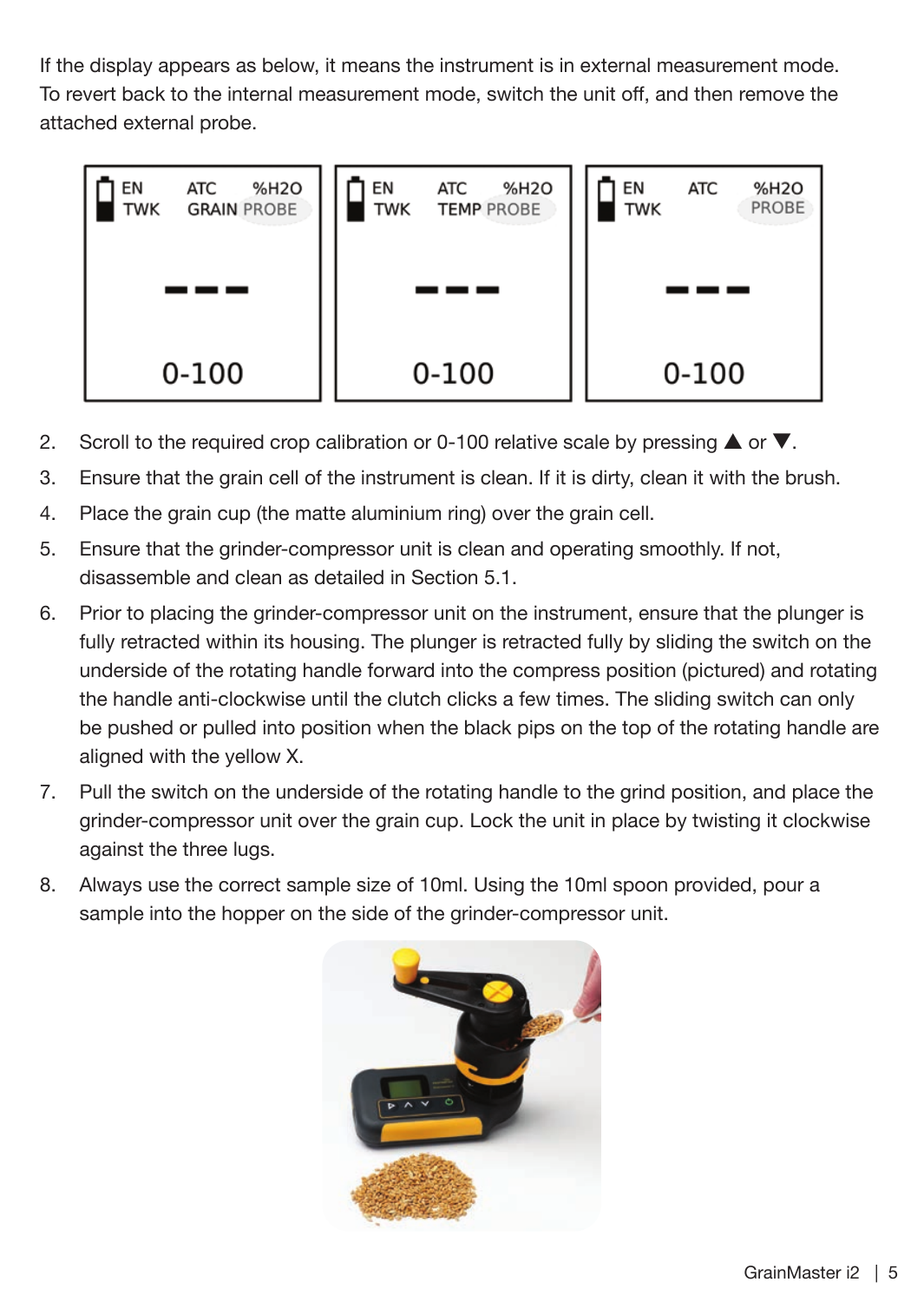- <span id="page-5-0"></span>9. Hold the GrainMaster i2 against a flat and horizontal surface, and rotate the handle clockwise to grind the sample and push it through into the grain cup. If necessary, check to see the entire sample has passed through the grinder blade by turning the handle anticlockwise a quarter turn and looking into the hopper.
- 10. Align the pips and the yellow X of the rotating handle, and push the sliding switch forward into the compress position. Turn the handle clockwise to screw the plunger on to the ground sample that is now in the grain cup. Correct compression is reached when the clutch clicks a few times.
- 11. Press and hold  $\bigcirc$  to display the moisture content of the sample. When the reading has stabilized, release button to freeze the %H2O value for approximately 7 seconds. Note and record this value as required.
- 12. If necessary, display the temperature of the sample by pressing  $\blacktriangle$  or  $\nabla$  only after releasing. Note and record this value as required.
- 13. Having noted the moisture (and/or temperature) reading, turn the handle anti-clockwise until the clutch clicks (to fully retract the plunger). Remove the grain cup and the tested sample, and clean the grain cell with the brush prior to commencing another test.

#### **2.1 Adjusting the Pre-Programmed Calibrations**

If required, each of the 15 pre-programmed crop calibrations (i.e. all except the 0-100 scale) can be adjusted individually by  $\pm 1.5\%$  to allow for subtle changes that can be caused by crop variety, growing conditions or geographical region. Pragmatic users may choose to adjust their meter to match the results obtained from a local instrument used commercially.

#### *Note: Whenever a user adjustment is active, the "+/-" symbol flashes on the screen.*

To adjust calibrations, complete the following steps:

- 1. Select the required crop and measure the moisture content of a sample as outlined in Section 2.
- 2. While holding  $\bigcirc$  to display the %H2O value, press  $\blacktriangle$  to increase the calibration or press  $\blacktriangledown$  to decrease the calibration in increments of 0.1. A  $+/-$  symbol appears on the display as shown earlier, indicating that the calibration has been adjusted by the user.
- 3. Remove a calibration adjustment by pressing ► while pressing  $\mathbf 0$  . The +/- will not appear on the display once the adjustment is removed.

#### *Note: The adjustments are separate for each crop and are stored in the instruments non-volatile memory until cleared in Step 3 above or in Section 4 (setup mode). No adjustment is provided for temperature readings.*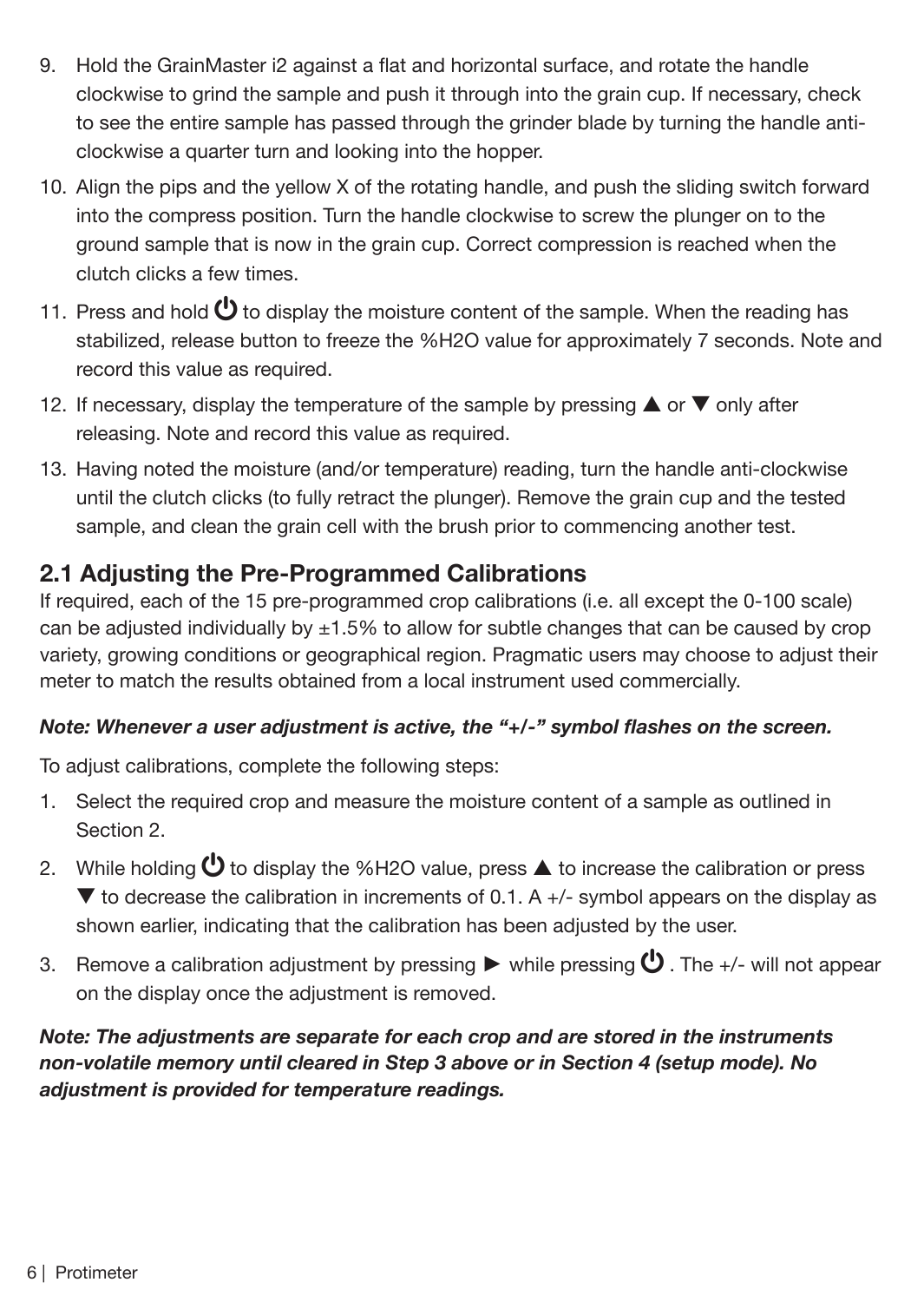# <span id="page-6-0"></span>**3. Optional External Moisture and Temperature Probes**

A range of external moisture and temperature probes are available for use with the GrainMaster i2. The external probes connect to the instrument via the edge connector socket on the left hand side of the instrument. These ports are protected by a blanking grommet when not in use.



#### **3.1 Using the Optional Moisture and Temperature Probe (GRN3005)**

Nine calibrations for the external moisture and temperature probe are pre-programmed in to the GrainMaster i2, as shown below in Table 2.

| Table 2: Optional Moisture and Temperature Probe Calibration |  |  |
|--------------------------------------------------------------|--|--|
|                                                              |  |  |

| Wheat                        | Canola       | Oats           |
|------------------------------|--------------|----------------|
| <b>OSR</b><br>(Oilseed Rape) | <b>Beans</b> | <b>Barley</b>  |
| Linsead                      | Peas         | 0-100 Relative |

*Note: The optional probe can be used with the GrainMaster i2 for checking the moisture*  and temperature levels of stored grain. This probe is used to monitor the condition of *stored grain quickly; it is not a substitute for moisture measurements taken from ground*  samples as in Section 2. Ground sample measurements are more reliable than external *probe measurements*

*Note: Be sure that the instrument's internal grain cell is empty while using the external moisture probe. Avoid contact with the center pad of the cell while using the grain probe.*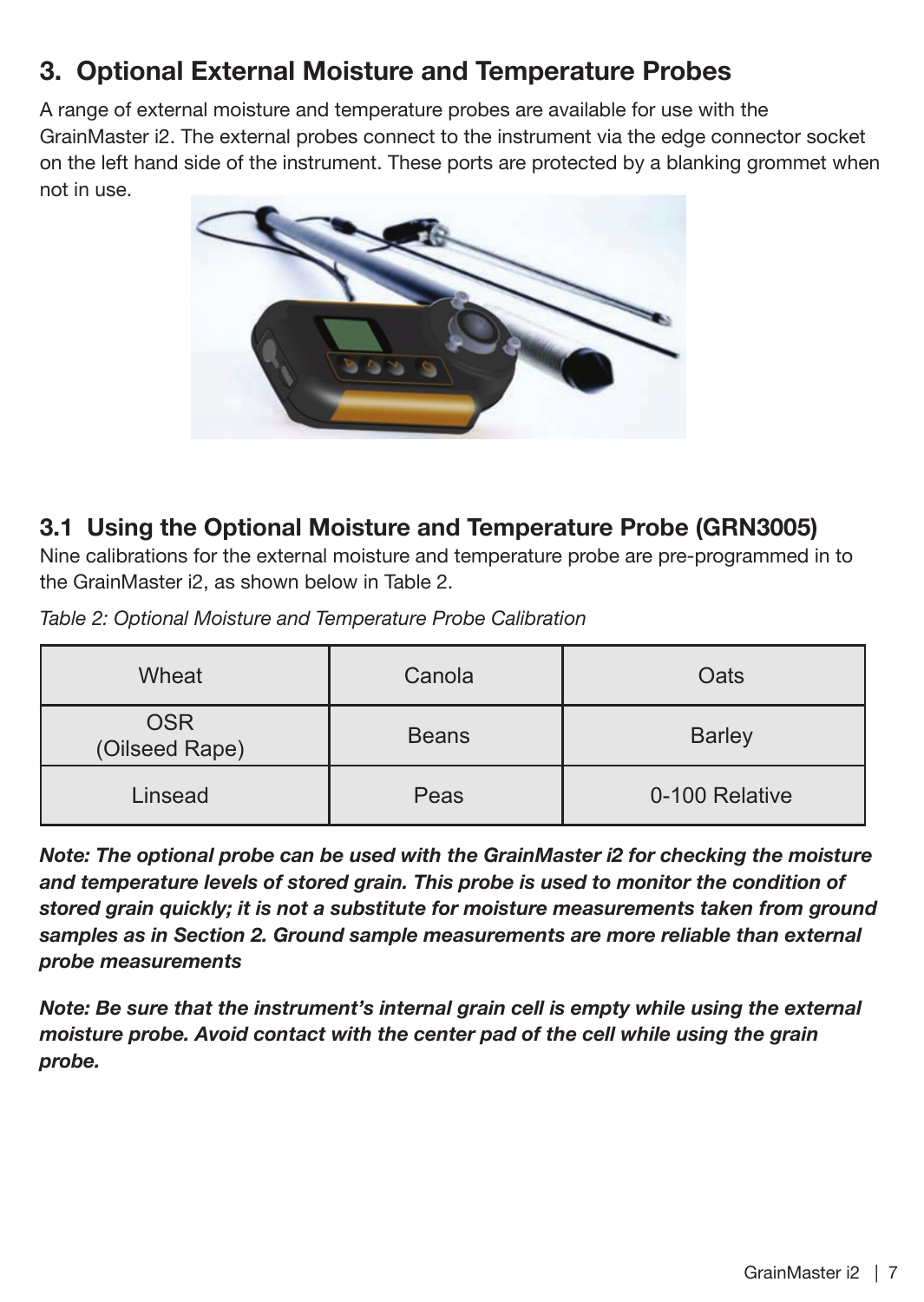<span id="page-7-0"></span>Use the optional external moisture and temperature probe as follows:

- 1. Push the probe into the grain and initially allow a few minutes for the temperature to stabilize. Connect the probe to the instrument.
- 2. Press and release  $\bigcirc$  to switch ON, confirm that the instrument senses external moisture probe flagged by display showing "TEMP PROBE." If not, press ► once to do so.
- 3. As with the internal grain cell, if the crop shown is not the required one, press  $\triangle$  or  $\nabla$  to select it. Note: Some crops are not available with the external moisture probe.
- 4. Press and hold  $\bigcirc$  to display either the temperature or moisture level. Release  $\bigcirc$  and press **A** or  $\blacktriangledown$  to switch from moisture to temperature displays as required. Pressing ▶ will toggle back to the internal grain cell.

#### *Note: The user adjustments may be made in the same manner for the internal grain cell. These are stored separately.*

The spiral wound electrodes (that make the moisture measurement) should be wiped clean with a cloth at regular intervals to prevent the accumulation of dust that may attract moisture and give an erroneous reading. A temperature sensor is mounted close to the tip of the probe near the spiral wound electrodes. This is easily damaged if the probe tip is rammed against hard surfaces; hence, care needs to be taken.

# **3.2 Using the Optional Temperature Probe (GRN6046)**

#### *Note: An optional Temperature Probe GRN6046 can be used with the GrainMaster i2 for checking the temperature of stored grain.*

Use the optional temperature probe as follows:

- 1. Push the probe into the grain and initially allow a few minutes for the temperature to stabilize. Then, connect the probe to the instrument.
- 2. Press and release  $\bigcirc$  to switch ON, confirm that the instrument senses external moisture probe by displaying "TEMP PROBE." If not, press ► once to do so.
- 3. Press and hold  $\bigcirc$  to display the temperature of the grain. Note:  $\blacktriangle$  and  $\blacktriangledown$  have no effect in this mode; ► will toggle back to the internal grain cell.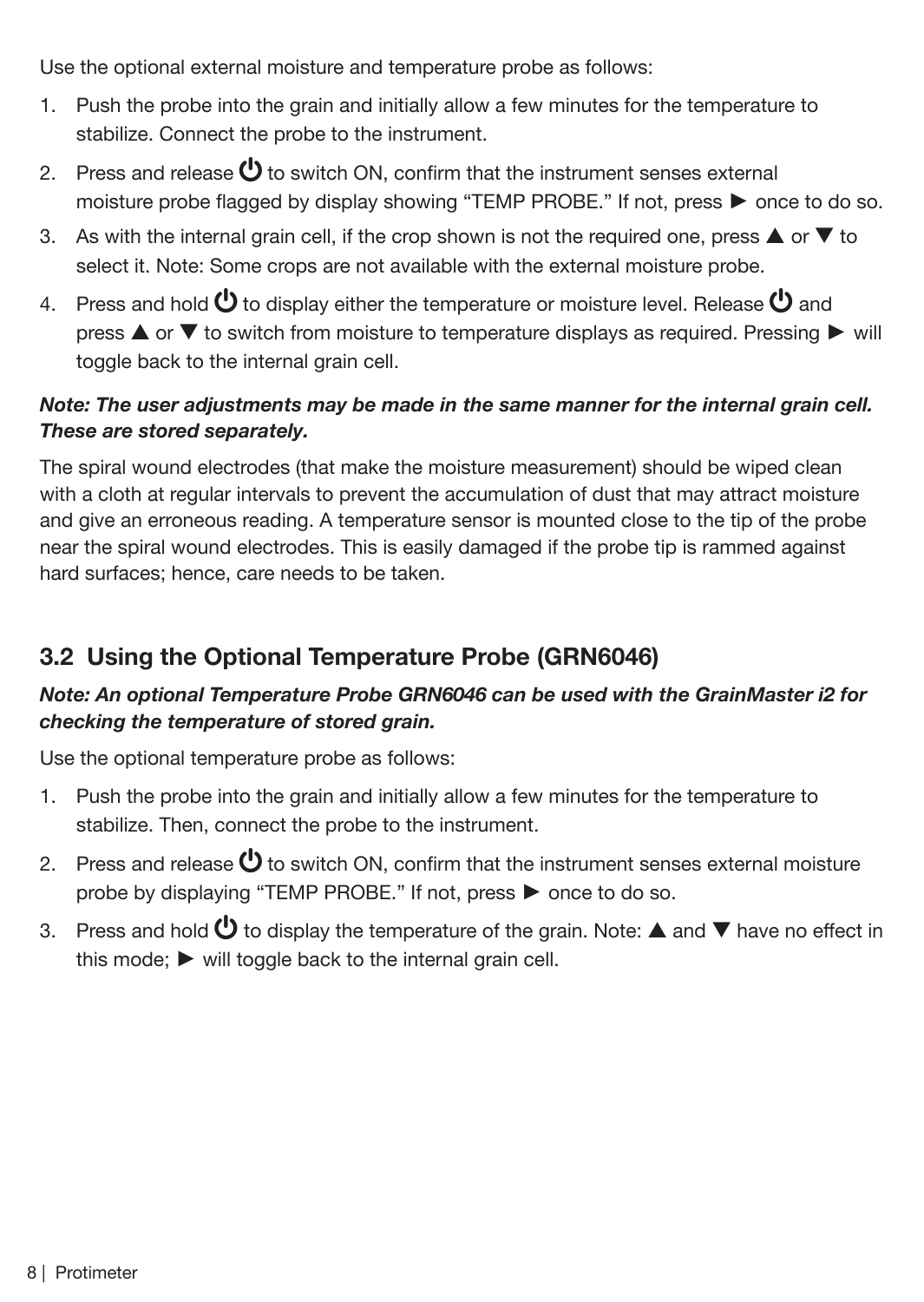# <span id="page-8-0"></span>**3.3 Using the Optional Bale Probe (GRN6138)**

#### *Note: An optional Bale Probe GRN6138 can be used with the GrainMaster i2 for checking the moisture level of bales of hay and straw.*

Use the optional Bale Probe as follows:

1. Push the probe into the bale, and connect the probe to the instrument.

#### *Note: Be sure that the instrument's internal grain cell is empty while using the Bale Probe. Avoid contact with the center pad of the cell.*

2. Press and release  $\bigcirc$  to switch ON. Then, confirm that the instrument senses the probe by displaying "BALE PROBE." If not, press ► once to do so.

*Note: Crop selection is not possible in bale probe mode.*

# **4. Setup Mode**

The setup mode is entered from the switched OFF state, by pressing ► while switching ON using  $\bigcup$ . This action displays the firmware version of the instrument followed by the product part number and the firmware date in yy-mm-dd format and then enters in to the configuration mode.

#### **4.1 Language**

The selected language is displayed on the screen in the box. Language can be changed by toggling with  $\blacktriangle$  or  $\blacktriangledown$ . Once the intended language is displayed in the box, press  $\bigcirc$  to save the language.



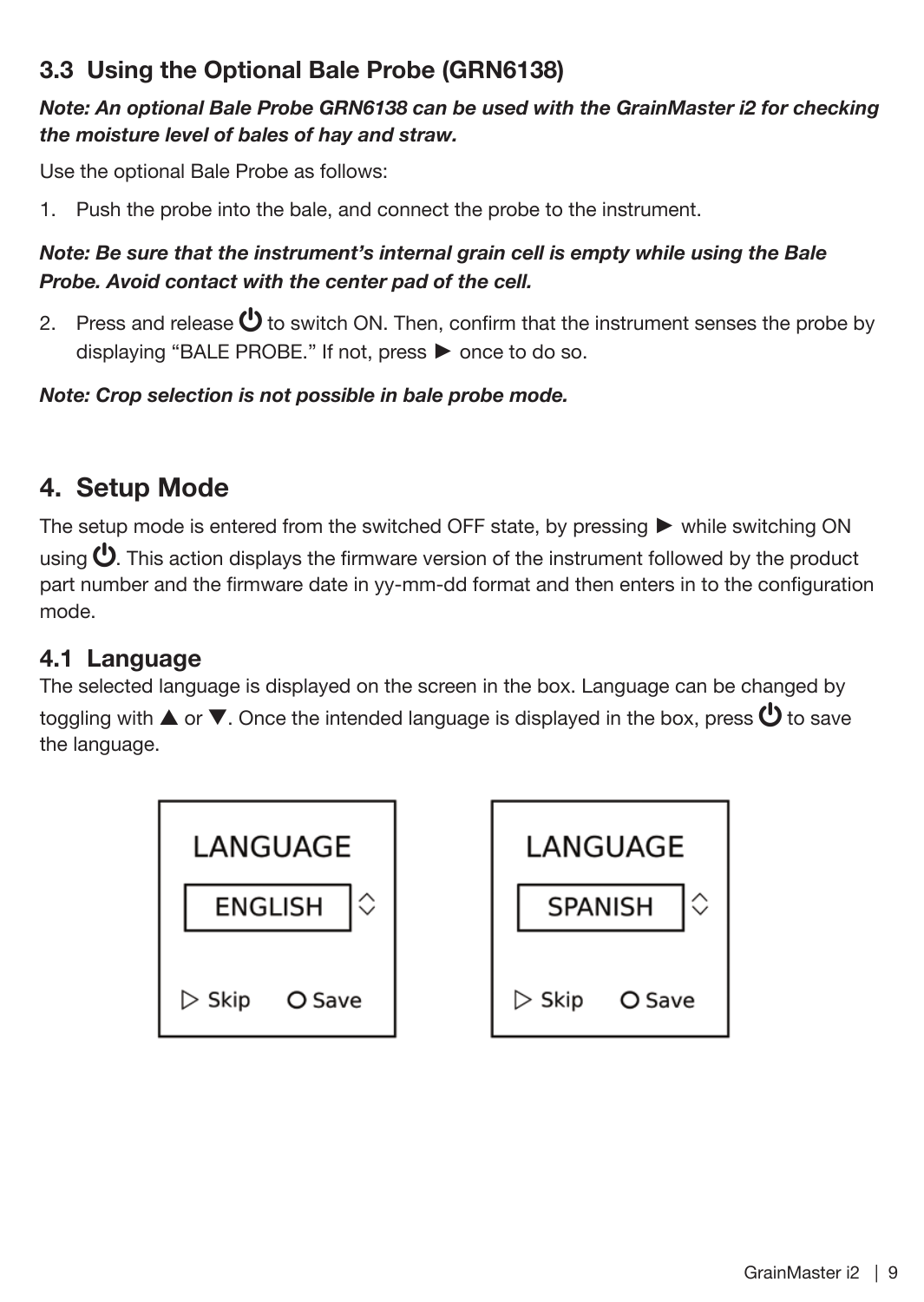# <span id="page-9-0"></span>**4.2 Backlight**

To turn the backlight on/off, press  $\blacktriangle$  or  $\nabla$ . To set the status, press  $\bigcup$  when the intended option is on the screen.



## **4.3 Beeper**

The beeper can be turned OFF and ON by pressing  $\blacktriangle$  or  $\blacktriangledown$ , and then pressing  $\bigcirc$  to save.



# **4.4 ATC**

Automatic Temperature Compensation (ATC) allows probe temperature to be considered and compensated on the moisture reading. Protimeter recommends that ATC is always enabled. If ATC is not enabled, the display will flash the text "ATC" to alert the user.

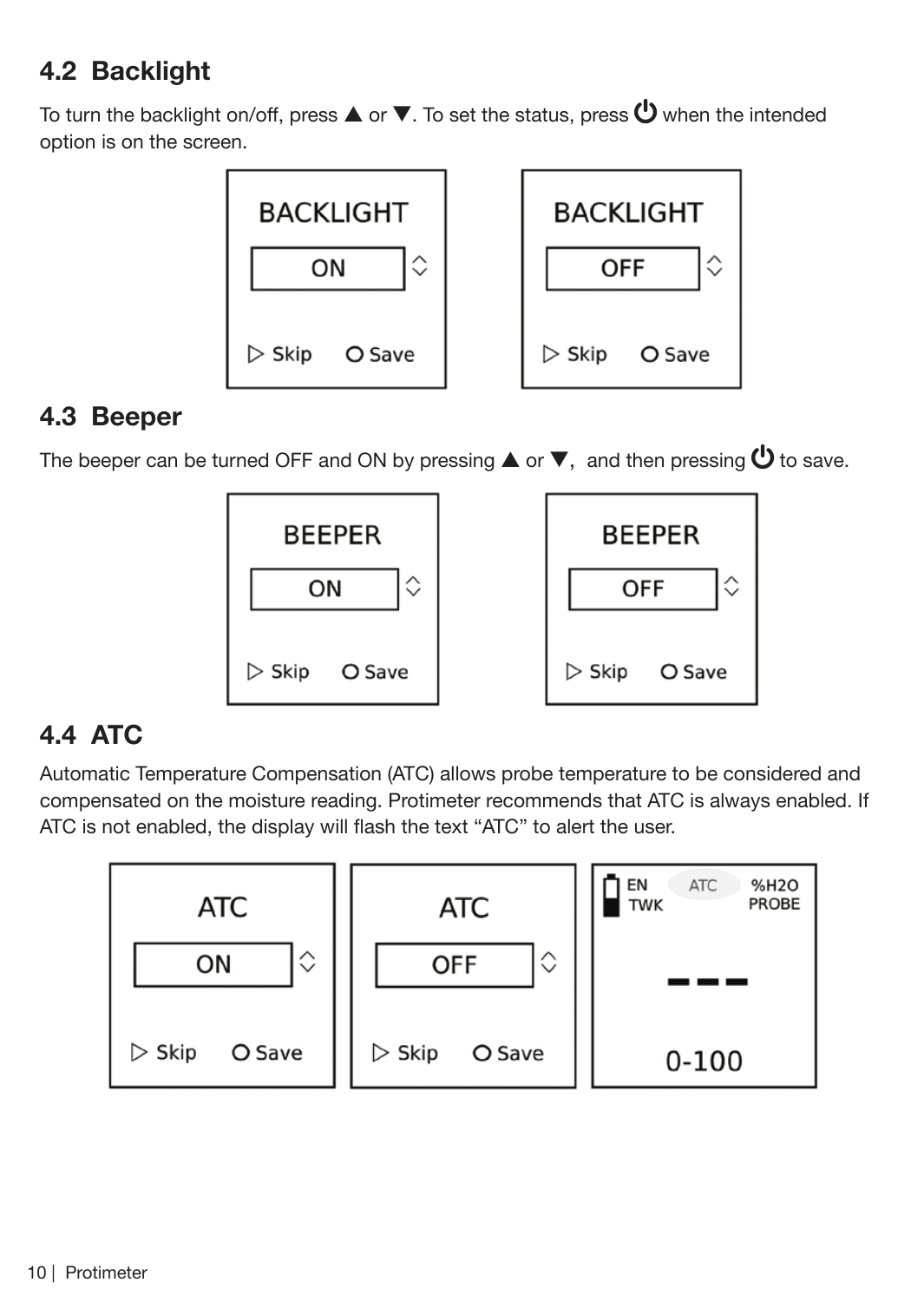# <span id="page-10-0"></span>**4.5 Unit**

Based on user needs, measurement units can be set to METRIC or NON-METRIC. To change the measurement units, toggle the  $\blacktriangle$  or  $\nabla$ , and then saved by pressing  $\omega$ .



#### **4.6 Auto-Off**

Automatic-off timing can be set to: 5sec, 10sec, 15sec and 20sec. The unit will automatically power off according the selected time interval from the last key press.



#### **4.7 Reset**

Reset the unit to factory default settings.

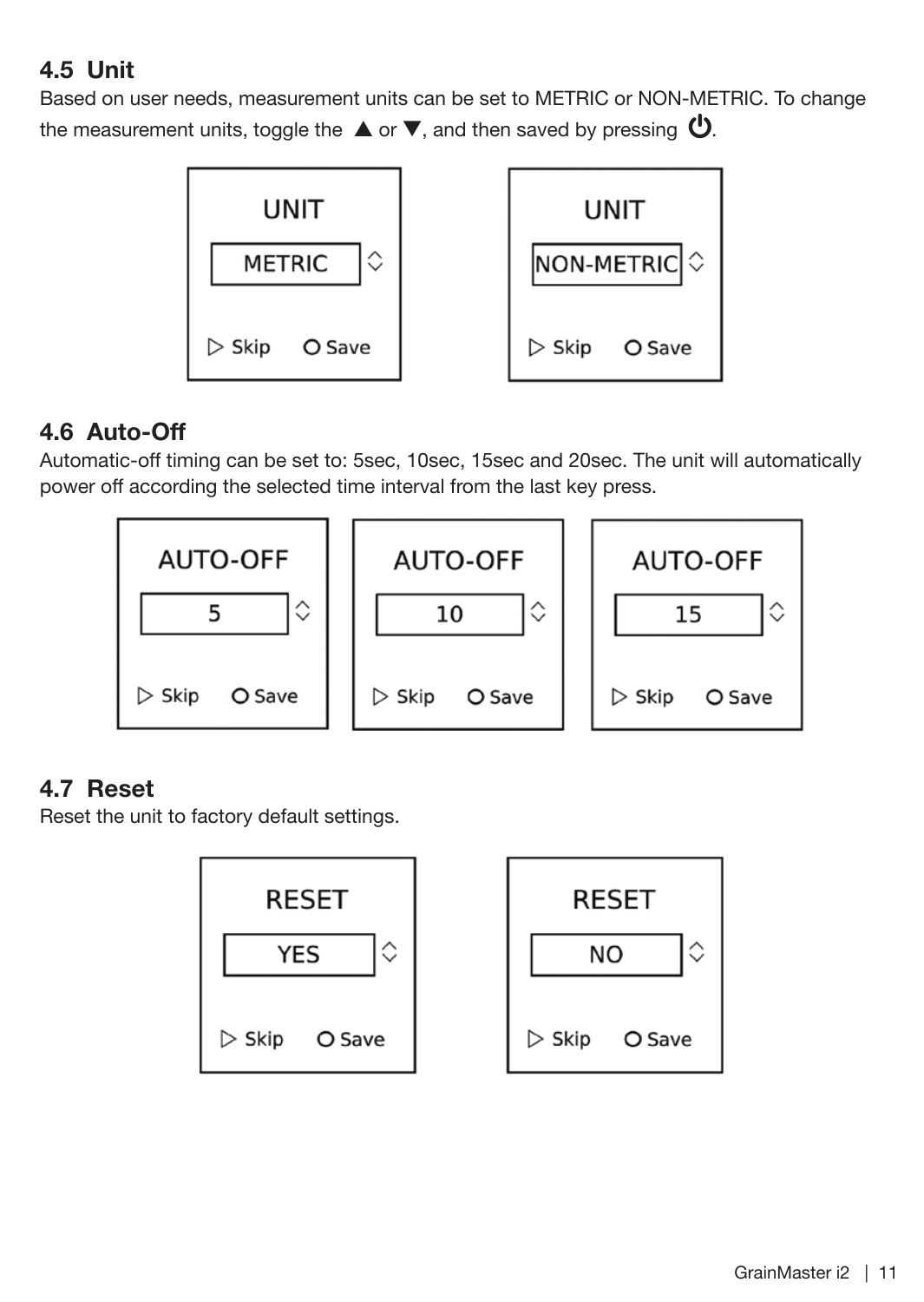# <span id="page-11-0"></span>**5. Care and Maintenance**

When not in use, store the GrainMaster i2 in a stable, dust free environment and out of direct sunlight. Remove the battery from the instrument if it is to be stored for periods of more than four weeks, or when the low battery power symbol starts blinking on the display. Check the condition of accessories used with the instrument on a regular basis, and replace them if they become worn or damaged.

### **5.1 Grinder-Compressor**

The grinder-compressor unit should be cleaned and lubricated at regular intervals, especially when testing wet or oily crops that tend to clog the thread of the plunger spindle. Follow the maintenance procedure as detailed in below:

- 1. Disengage the two halves of the grinder-compressor unit by twisting the yellow locking ring counter clockwise and pulling apart.
- 2. Open the blade retaining wings and lift out the plunger and blade assembly.
- 3. Separate the blade from the plunger assembly, and remove the yellow feeder ring from inside the top half of the grinder-compressor unit.
- 4. Clean the blade, feeder ring and both halves of the grinder-compressor unit with the brush provided.
- 5. Clean the thread of the plunger unit, and ensure it spins freely. Lubricate with a light oil.
- 6. Replace the feeder ring in the top half of the grinder-compressor unit.
- 7. Put the blade on the plunger assembly and reposition in the bottom half of the grindercompressor unit. Clamp in place by closing the retaining wings.
- 8. Slide the two halves of the grinder-compressor unit together, ensuring that the location lugs and plunger spindle are correctly aligned.
- 9. Replace the yellow locking ring.

# **6. Calibration Check**

The GrainMaster i2 is supplied with a "Quickcheck" device for verifying that the instrument calibrations are correct with respect to factory settings. The procedure is detailed in the following steps:

- 1. Ensure that no external probe is connected and that the internal grain cell is clean and dry.
- 2. Deactivate ATC, as detailed in Section 4.3.
- 3. Select the 0-100 Relative Scale, as detailed in Section 2.0.
- 4. Place the Quickcheck over the grain cell and hold in position to ensure contact with the concentric electrodes.
- 5. Press and hold  $\bigcirc$ . The instrument should then display 36.5 ±1.0. If the reading is not within these limits, the instrument should be returned to Protimeter for servicing.
- 6. Reactivate ATC, as detailed in Section 4.3, before continuing to use the instrument.
- 12 | Protimeter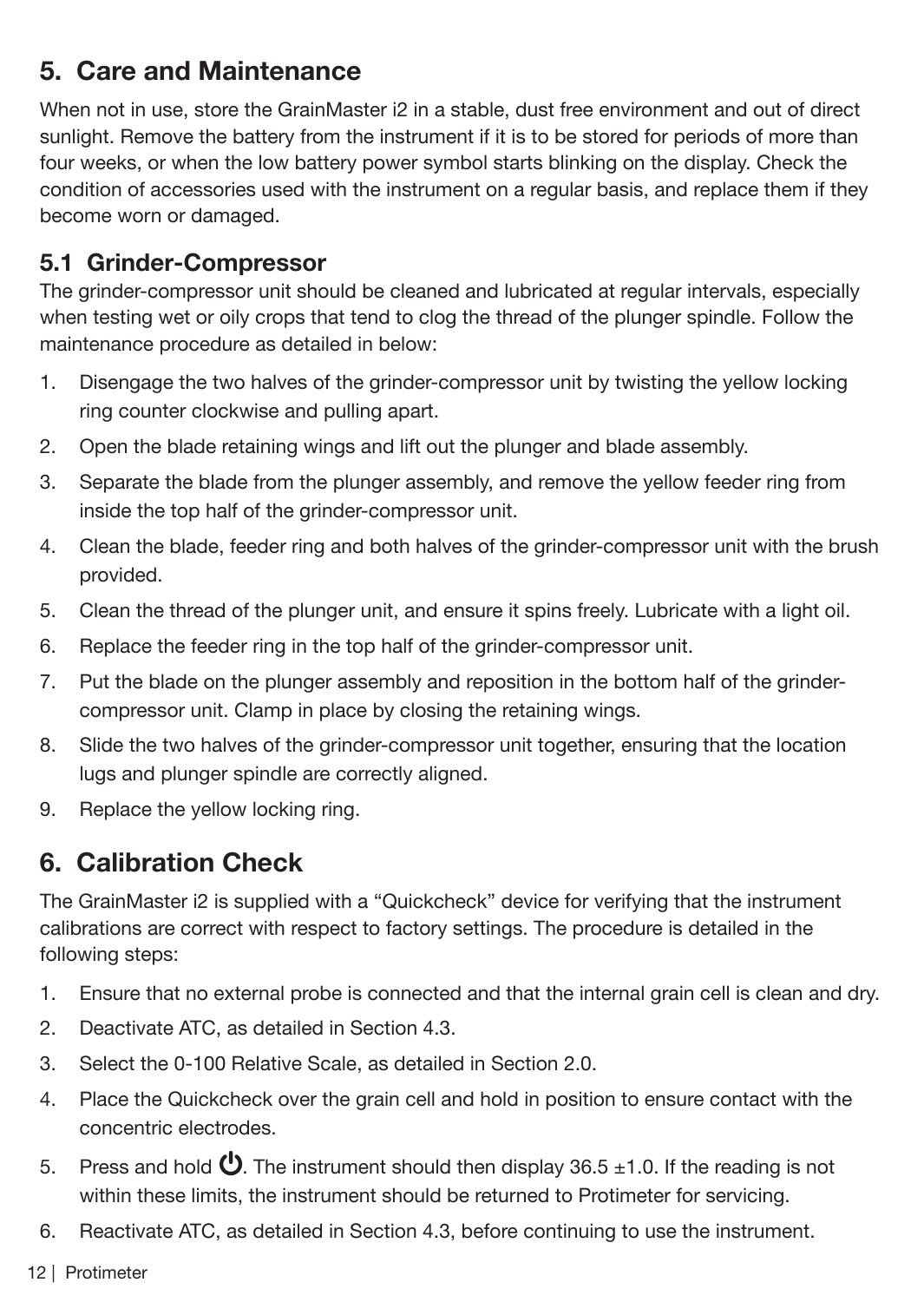# <span id="page-12-0"></span>**7. Information Codes**

The instrument displays a range of codes that represent various conditions as detailed in Table 3 below.

*Table 3: Code Interpretation*

| Code | Interpretation                                                                                                                        |
|------|---------------------------------------------------------------------------------------------------------------------------------------|
|      | Standby mode. When showing, use $\blacktriangle$ or $\nabla$ to select required crop, or leave 7 seconds to switch off automatically. |
|      |                                                                                                                                       |
|      |                                                                                                                                       |
|      |                                                                                                                                       |
|      |                                                                                                                                       |
|      |                                                                                                                                       |

# **8. Specifications**

| Weight of instrument c/w Grinder-Compressor unit:     | 1KG                                          |
|-------------------------------------------------------|----------------------------------------------|
| Dimensions of instrument c/w Grinder-Compressor unit: | 195mm length X 185mm height X<br>100mm width |
| Power:                                                | 6F22R 9V Battery                             |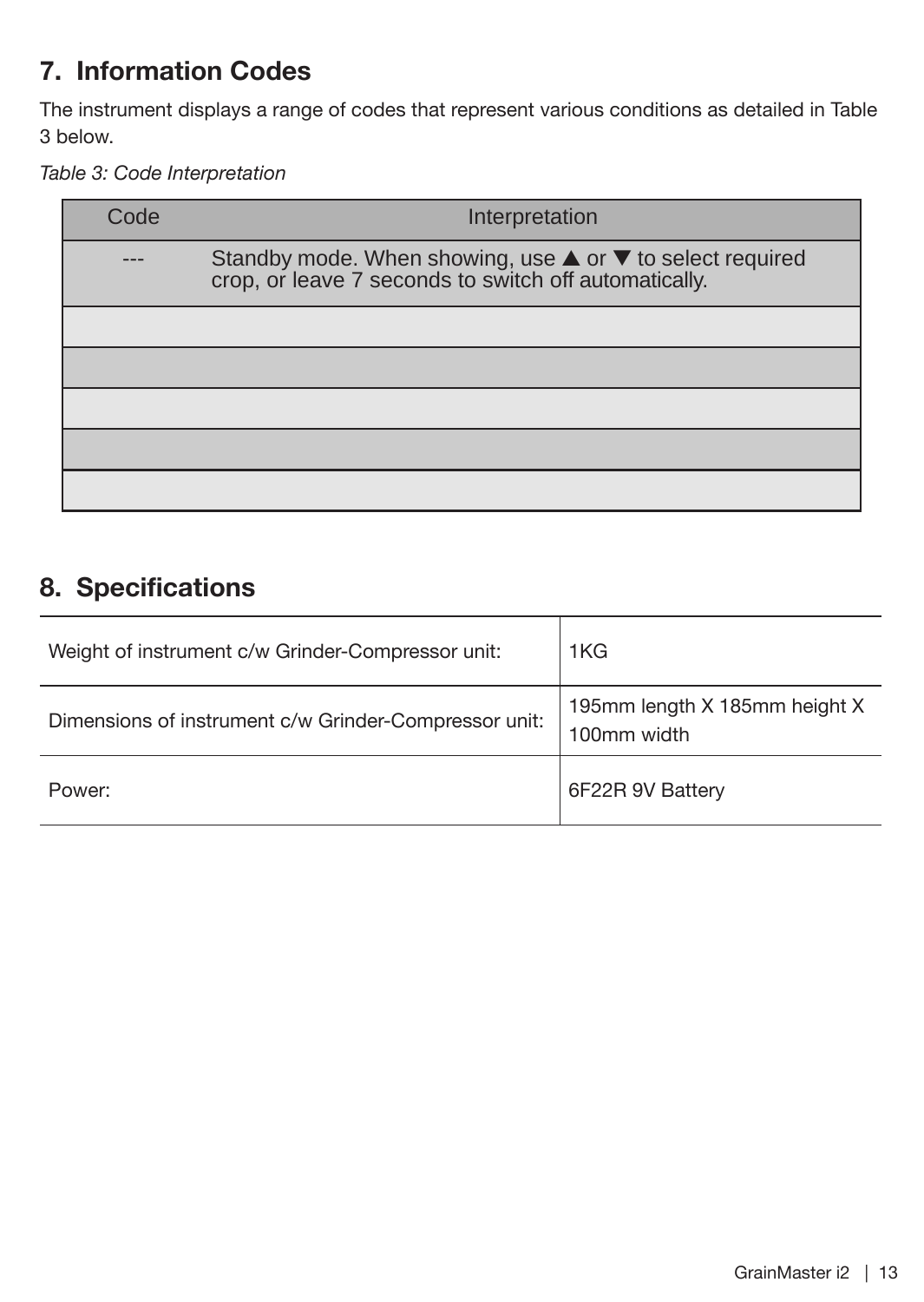| <b>Notes:</b> |  |  |
|---------------|--|--|
|               |  |  |
|               |  |  |
|               |  |  |
|               |  |  |
|               |  |  |
|               |  |  |
|               |  |  |
|               |  |  |
|               |  |  |
|               |  |  |
|               |  |  |
|               |  |  |
|               |  |  |
|               |  |  |
|               |  |  |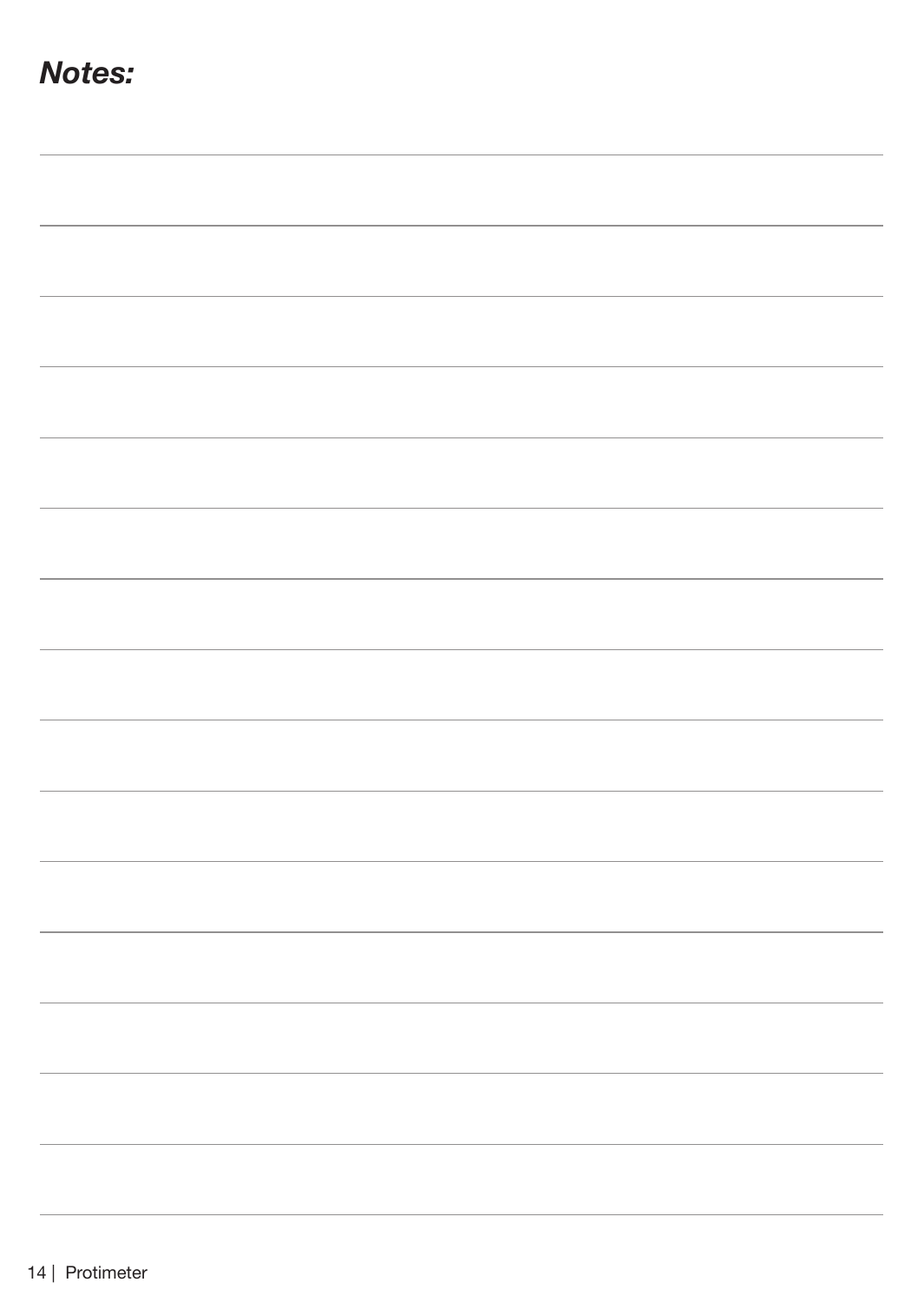| <b>Notes:</b> |  |  |
|---------------|--|--|
|               |  |  |
|               |  |  |
|               |  |  |
|               |  |  |
|               |  |  |
|               |  |  |
|               |  |  |
|               |  |  |
|               |  |  |
|               |  |  |
|               |  |  |
|               |  |  |
|               |  |  |
|               |  |  |
|               |  |  |